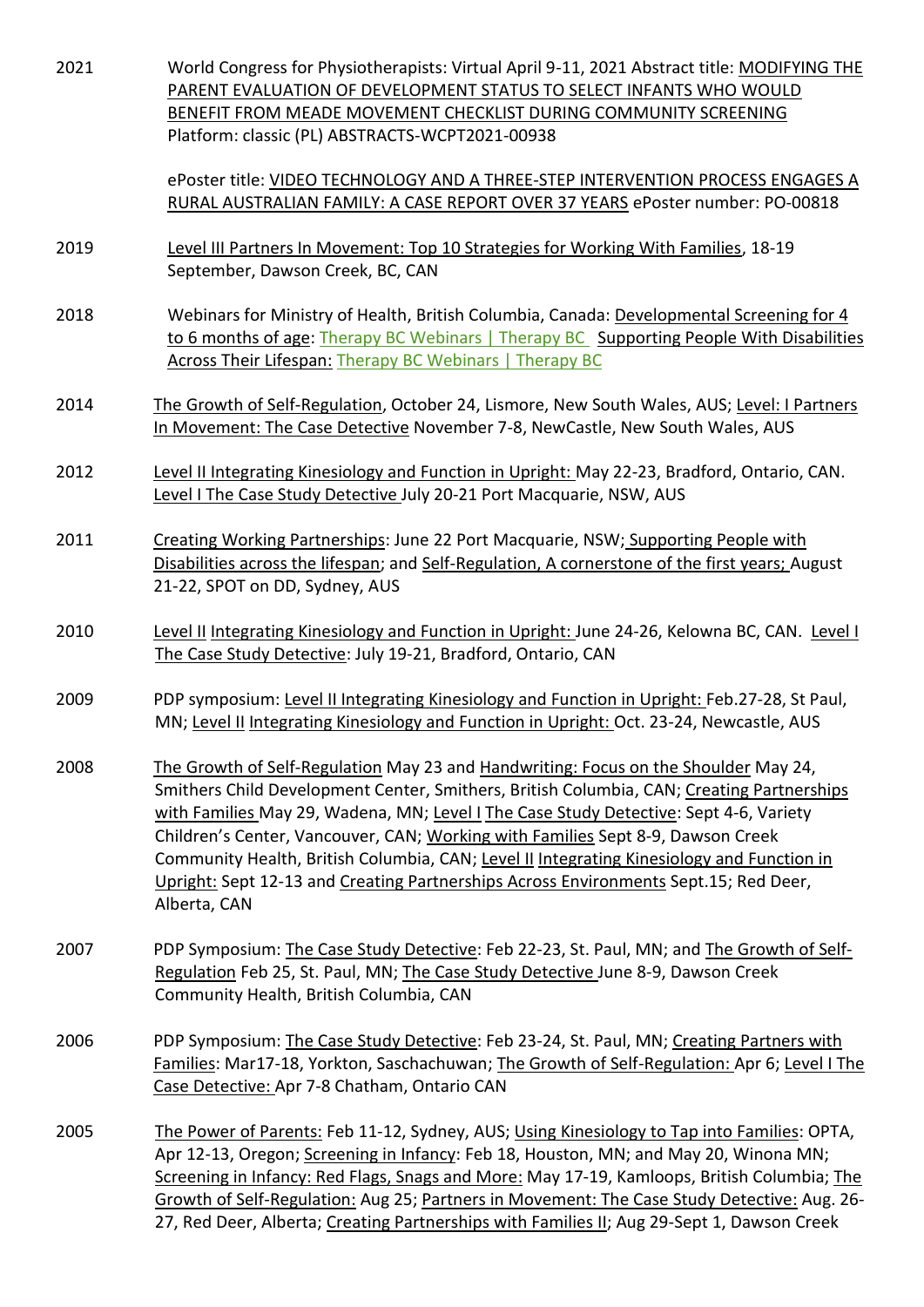Community Health, British Columbia, CAN

- 2004 Level I Partners in Movement: Case Study Detective: Sept 10-11, 23-24, Gillette Children's Hospital St. Paul, MN
- 2003 PDP Symposium: SIDS and the Modern Baby; Optimal Development of Infants, Feb. 28-29 Mpls, MN; Level I Partners in Movement: Case Study Detective, Oct 10-11, Northfield, MN
- 2002 Level I Partners in Movement: Case Study Detective: Jan.18-20 Palmer, Alaska; PDP Symposium: SIDS and the Modern Baby; Handwriting without practice Feb. 28-29, St. Paul, MN; Level I Partners in Movement: Case Study Detective: Apr 27-29, Capernaum PT, Mpls, MN; and Anchorage, Ak; May 30-June 3, and August 22-24, Idaho: Creating Working Partnerships Oct 4-5, Dawson Creek, BC; Screening in Infancy: Red Flags, Snags and More: Oct. 26, La Crescent, MN
- 2001 Level I and 2 Partners in Movement: Jan.29-Feb.2, Albuquerque, NM; Level 1, Creating Working Partnerships: Mar.14-20, Lethbridge, Alberta; Teaming: April 30, St. Paul Public Schools; Teams: Aug.28-30; Mpls. Public Schools, MN
- 2000 Level II Partners in Movement: April 27-28.Mankato, MN. And Prince George, BC. October 12- 14; and Nov 9-11, Omaha, NE; Partners in Movement level 1 &2: Dec. 5-10, Adelaide, So. Australia; Case Study Series; Dec. 14-16, Sydney, AUS
- 1999 Level I Partners in Movement Level 1: Feb.11-13, Omaha, Nebraska; March 10-12, Prince George, BC; March 25-26, Mankato, MN; Keynote Address: April 12 State Education Conference, Eugene, Oregon
- 1998 Creating Working Partnerships: March 5-7, Grande Prairie, Alberta, Can; and Aug 24-25, Olympia, WA. Level II Kinesiology and Function: Nov 5-7, Sydney, AUS
- 1997 The Parent Connection Level 1 &2: March 7-15, Albuquerque, New Mexico; Working with Families, Mar 21, Olympia,WA; Parent Connection Level 2 &3: June 12-14, 20-21, Mpls, MN
- 1996 Parent Connection Level 1: March 14-18, Albuquerque, NM; Level I Parent Connection: May 18-20, Bend, Oregon; Level I Parent Connection Level 1: Sept. 18-22, U. of Iowa, Iowa City, IA; PC Level 3: Nov 20-21, Lethbridge, Alberta, CAN
- 1995 Level II Advanced Kinesiological Models for Treatment in Upright: April 28-30, Kamloops, British Columbia; and May 24-28, Calgary, Alberta; and Sept.27-29, Victoria, BC; and Nov. 15- 18, Lethbridge, Alberta, CAN. July 28-30, Mpls, MN. Bringing Pediatrics to Rural Populations: World Confederation of Physical Therapy, July 1-2, 1995, Washington, DC; Calming the Fussy Infant: Nov 14, Lethbridge, Alberta, CAN; Screening at Four Months of Age: Reliability on the MMCL: Oct 2, Mt. Vernon, WA.
- 1994 Level II Advanced Kinesiological Models for Treatment in Upright: October 24-28, Oregon; The Kinesiological Approach to the Assessment and Treatment of Infants: April 11-14, Kamloops, BC, CAN; November, Victoria, BC, CAN
- 1993 Integrative Therapy. Presented to Educational School District 189, Walla Walla, Washington, March 31- April 3; Integrative Therapy: The Parent Connection. Presented as part of faculty of the Summer Institute, Department of Education, State of Washington, August 8-13. Therapy in The Rural Setting. Educational Service District, August 30-Sept. 3, Marshall, MN
- 1992 Level I The Parent Connection: Presented for The Minnesota American Physical Therapy